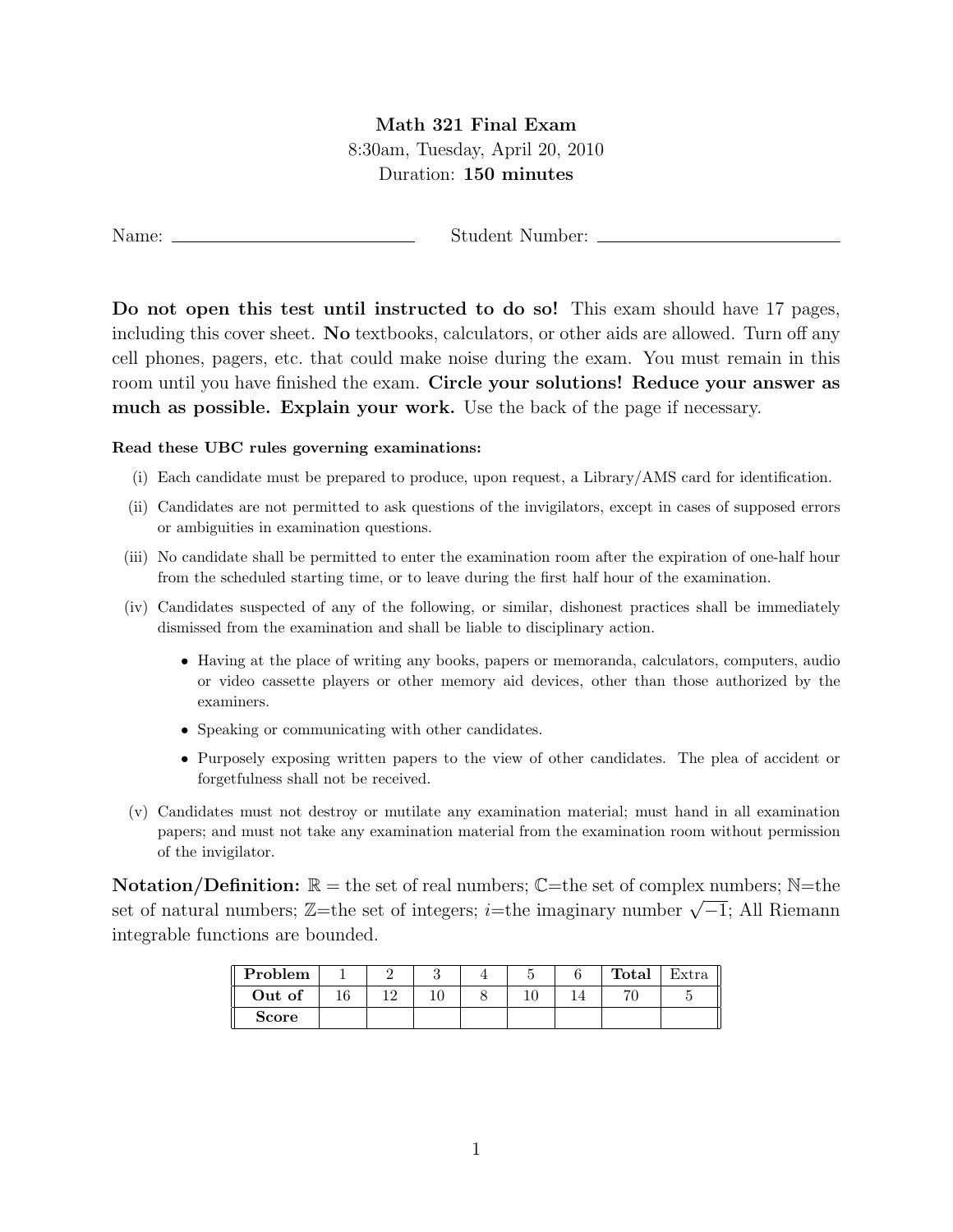**Problem 1 (16 points).** Let  $\mathcal{E}$  be the space of  $2\pi$ -periodic, continuously differentiable real-valued functions on  $\mathbb R$  with  $\int_{-\pi}^{\pi} f(x)dx = 0$ ; i.e.

$$
\mathcal{E} = \{ f : \mathbb{R} \to \mathbb{R} \mid f \in C^1 \text{ on } \mathbb{R}, \int_{-\pi}^{\pi} f(x)dx = 0, \text{ and } f(x + 2\pi) = f(x) \text{ for all } x \in \mathbb{R} \}.
$$

Let the norm  $\|\cdot\|_{1,\infty}$  on  $\mathcal E$  be defined as

$$
||f||_{1,\infty} = \sup_{x \in \mathbb{R}} |f(x)| + \sup_{x \in \mathbb{R}} |f'(x)|.
$$

Let  $d_1$  be a metric on  $\mathcal E$  defined as  $d_1(f,g) = ||f - g||_{1,\infty}$ , for  $f, g \in \mathcal E$ .

- (a) (3 points) Recall that for  $n \in \mathbb{Z}$  the Fourier coefficient  $\hat{f}(n)$  is given as  $\hat{f}(n) =$ 1  $\frac{1}{2\pi}\int_{-\pi}^{\pi}f(x)e^{-inx}dx$ . Prove that for  $f \in \mathcal{E}$ ,  $|\widehat{f}(n)| \leq ||f||_{1,\infty}$  and  $|n||\widehat{f}(n)| \leq ||f||_{1,\infty}$ for all  $n \in \mathbb{Z}$ .
- (b) (6 points) Prove that the space  $\mathcal E$  equipped with the metric  $d_1$  is a complete metric space. (Hint: You may want to use the Fundamental Theorem of Calculus. )
- (c) (7 points) Prove that for every  $f \in \mathcal{E}$ , its Fourier series converges uniformly to f on R. In particular,  $f(x) = \sum_{-\infty}^{\infty} \widehat{f}(n)e^{inx}$ ,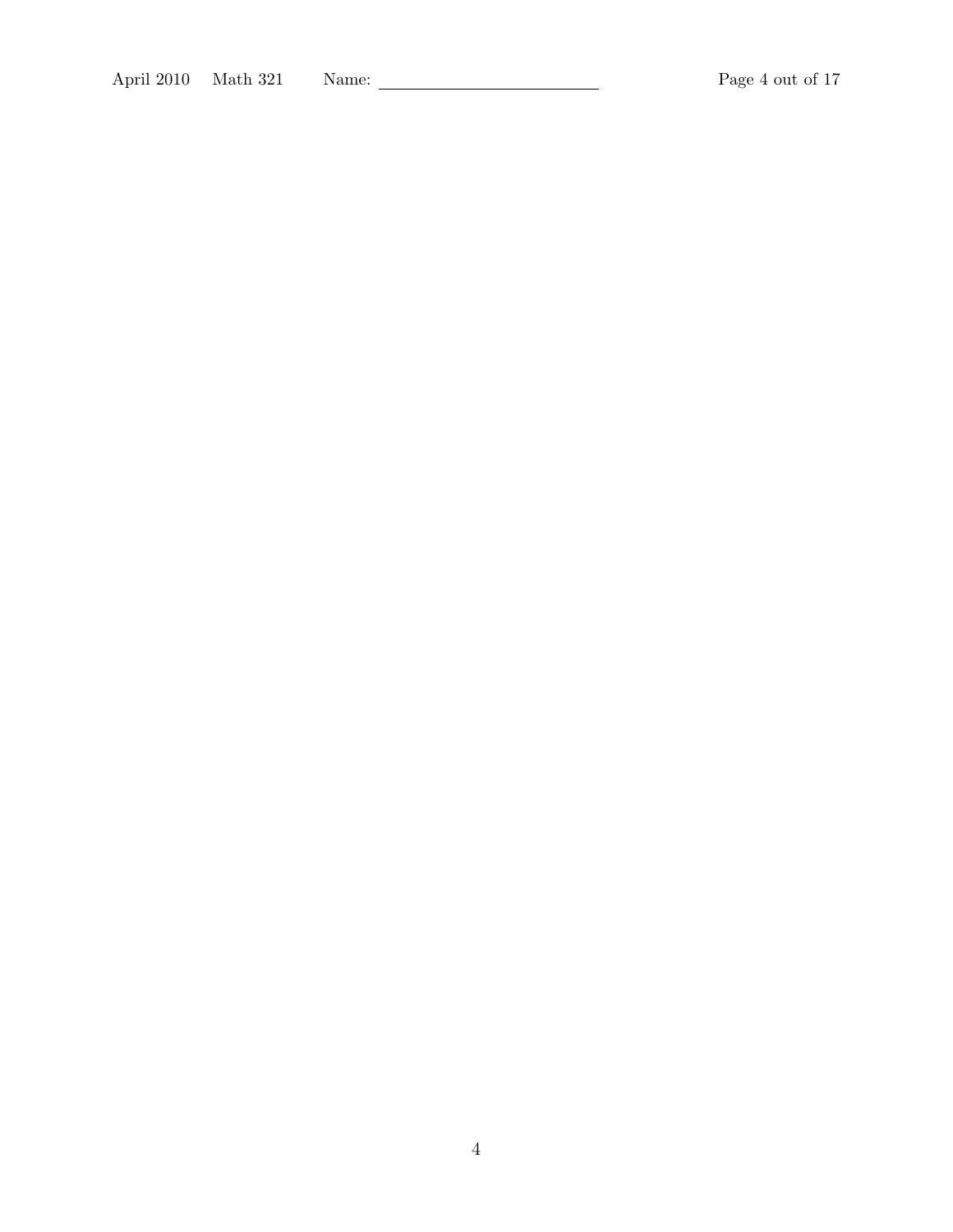April 2010 Math 321 Name: Page 5 out of 17

Let R be an operation on the functions in  $\mathcal{E}$ , defined as following: for  $f \in \mathcal{E}$  written as the infinite sum  $f(x) = \sum_{-\infty}^{\infty} \widehat{f}(n)e^{inx}$  (this is possible for all  $f \in \mathcal{E}$  because of **Problem 1 (c)**), let the function  $R[f]$  on  $\mathbb R$  be defined as

$$
R[f](x) = \sum_{-\infty}^{\infty} |\widehat{f}(100n)|^2 e^{inx} \quad \text{for } x \in \mathbb{R}.
$$

Of course, for this definition to work, we need to prove that the series expression converges. Verify this and furthermore prove that R gives a map from  $\mathcal E$  to  $\mathcal E$ . Namely,

- (a) (3 points) prove that the series  $\sum_{-\infty}^{\infty} |\widehat{f}(100n)|^2 e^{inx}$  converges uniformly on  $\mathbb{R}$ ;
- (b) (2 points) prove that  $R[f]$  is a **real**-valued function on R. (Hint:  $f \in \mathcal{E}$  is real-valued);
- (c) (1 point) prove that  $R[f]$  is  $2\pi$ -periodic;
- (d) (1 point) prove that  $\int_{-\pi}^{\pi} R[f](x) dx = 0;$
- (e) (5 points) prove that  $R[f]$  is a continuously differentiable function on  $\mathbb{R}$ .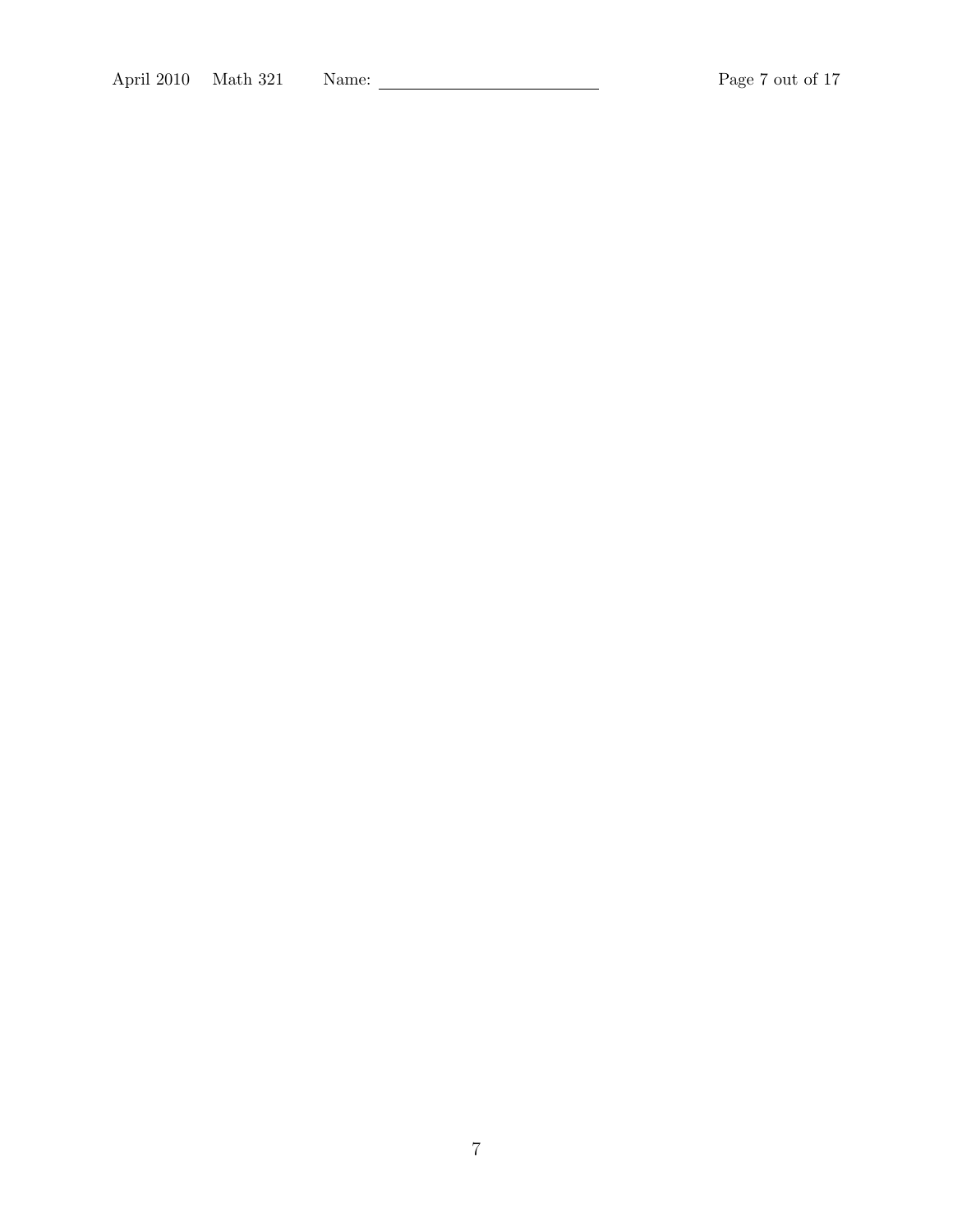April 2010 Math 321 Name: Page 8 out of 17

**Problem 3 (10 points).** Let  $\mathcal{E}$  be the space of functions as given in **Problem 1** and let  $K: \mathcal{E} \to \mathcal{E}$  be a mapping that satisfies for all  $f, g \in \mathcal{E}$ ,  $d_1(K[f], K[g]) \leq \frac{1}{2}$  $\frac{1}{2}d_1(f,g)$ . Here, the metric  $d_1$  is given in **Problem 1**. Assume that  $K[0] = 0$ . Here, 0 denotes the constant zero function. Let  $F : \mathcal{E} \to \mathcal{E}$  be defined as  $F[f] = f + K[f]$ , for  $f \in \mathcal{E}$ .

- (a) (3 points) Prove that F is injective, i.e. if  $F[f] = F[g]$  then  $f = g$ .
- (b) (7 points) Prove that for all  $g \in \mathcal{E}$ , with  $||g||_{1,\infty} \leq \frac{1}{2}$  $\frac{1}{2}$ , there exists  $f \in \mathcal{E}$ , with  $||f||_{1,\infty} \leq 1$ , such that  $\tilde{F}[f] = g$ .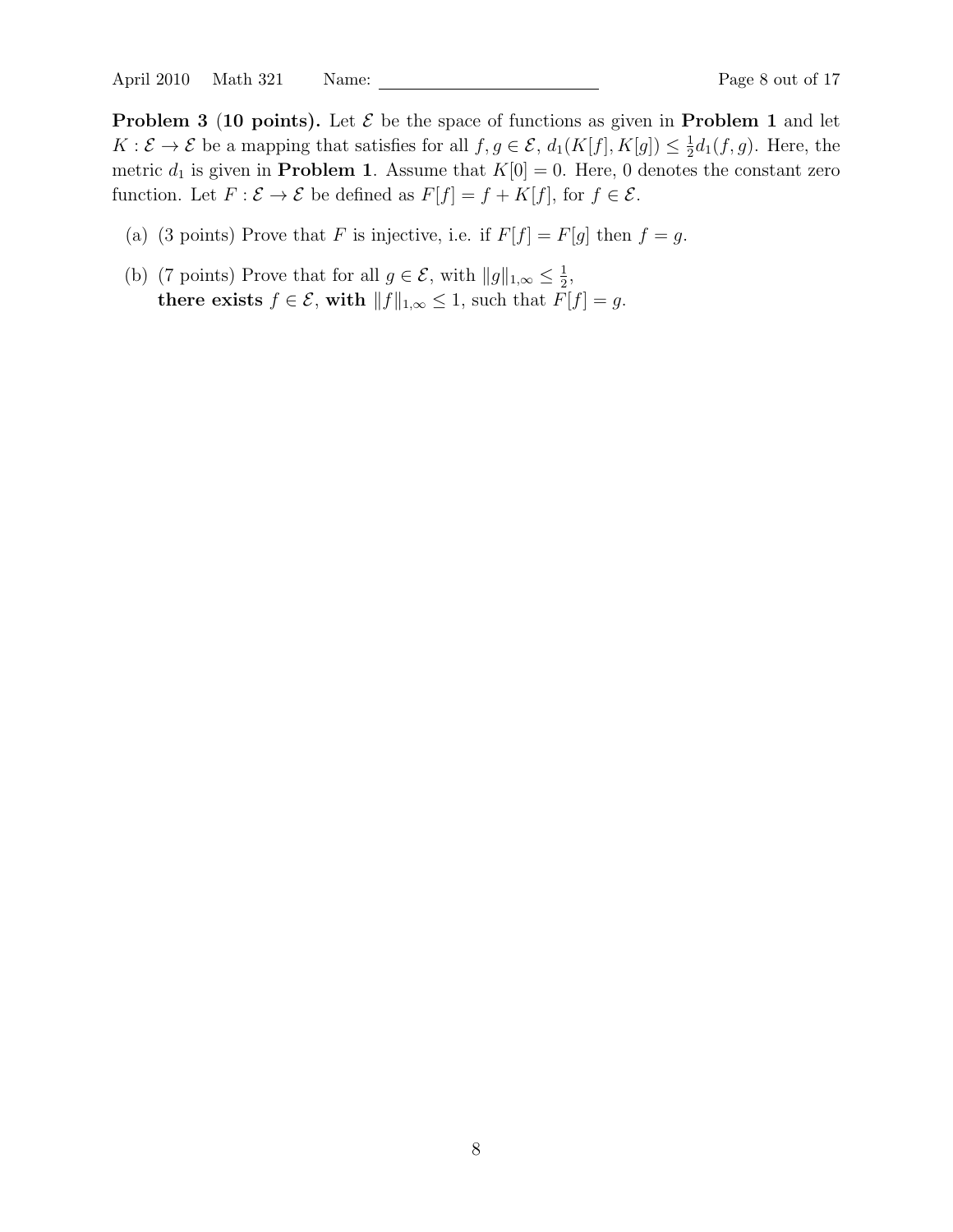**Problem 4 (8 points).** Let  $f : [0,1] \to \mathbb{R}$  be a **Riemann integrable** function, such that  $|f| \leq 1$  on [0, 1]. Suppose

$$
\int_0^1 f(x)x^n dx = 0
$$

for all  $n \in \mathbb{Z}$ , with  $n \geq 0$ . Let  $x_0$  be a point in the interval [0, 1]. Assume that f is continuos at  $x_0$ .

**Prove** that  $f(x_0) = 0$ .

[Hint: From one of the HW problems, we know that this holds if  $f$  is continuous on [0, 1]. But, in this problem f is assumed to be continuous only at a fixed point  $x_0$ .)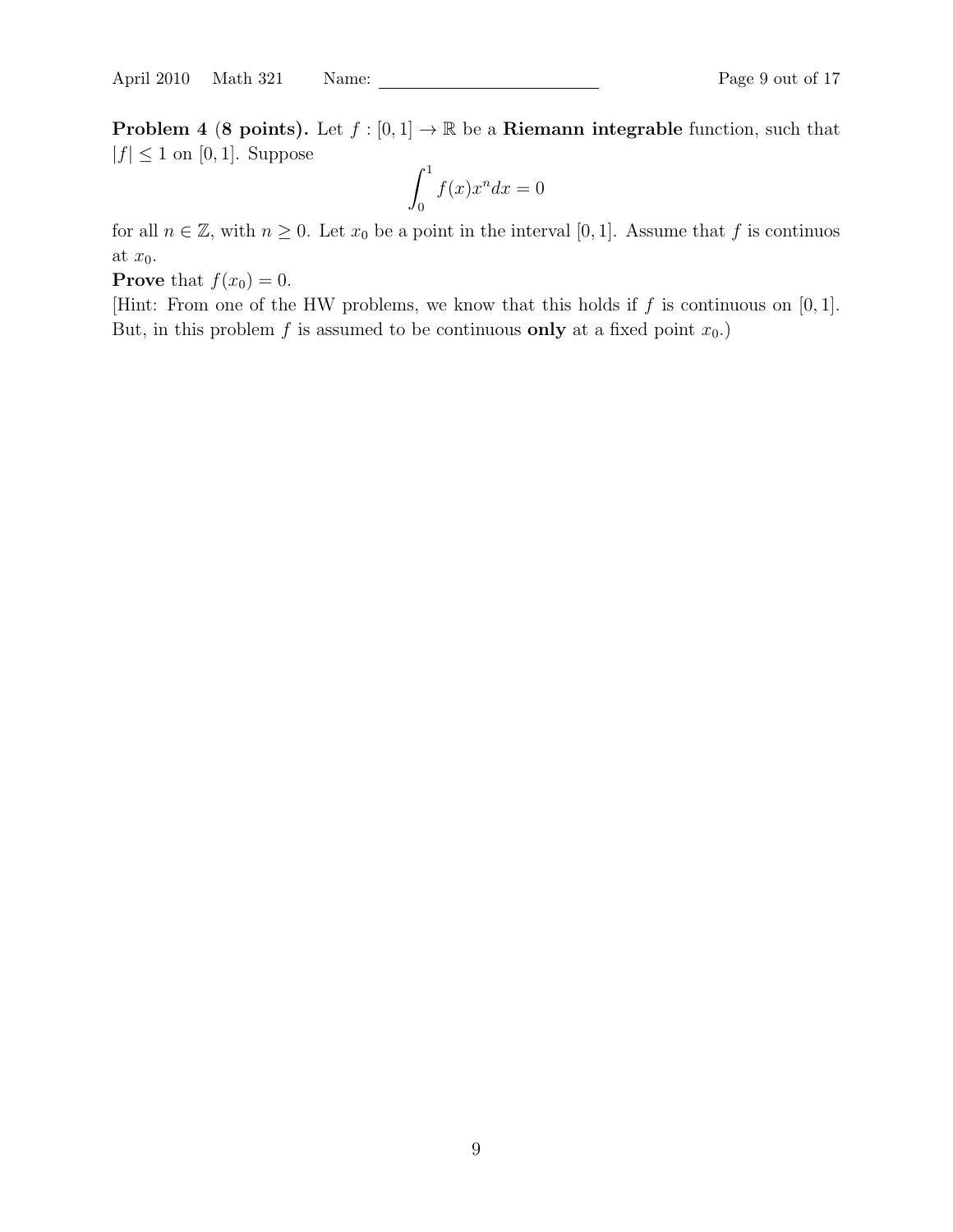April 2010 Math 321 Name: Page 10 out of 17

**Problem 5 (10 points).** Let  $n \in \mathbb{N}$ . Suppose the function  $F : \mathbb{R}^n \to \mathbb{R}^n$  has its inverse function  $G: \mathbb{R}^n \to \mathbb{R}^n$ , i.e.  $F(G(x)) = x$  and  $G(F(x)) = x$  for all  $x \in \mathbb{R}^n$ . Let **0** denote the origin in  $\mathbb{R}^n$ , i.e.  $\mathbf{0} = (0, 0, \dots, 0) \in \mathbb{R}^n$ . Assume  $F(\mathbf{0}) = \mathbf{0}$  and F is differentiable at  $x = \mathbf{0}$ . Assume that the derivative  $DF(0)$  of F at  $x = 0$ , is invertible. (Note that the derivative is given by an  $n$ -by- $n$  matrix.)

Prove carefully using the definition of derivative of functions of several variables, that the function  $G$  is also differentiable at  $0$ .

(Here is a minor hint: at certain moment, you may want to use the fact that for an  $n$ -by- $n$ invertible matrix A, there exists a constant  $\lambda > 0$  such that  $|A\mathbf{u}| \geq \lambda$  for any vector  $\mathbf{u} \in \mathbb{R}^n$ with  $|\mathbf{u}| = 1.$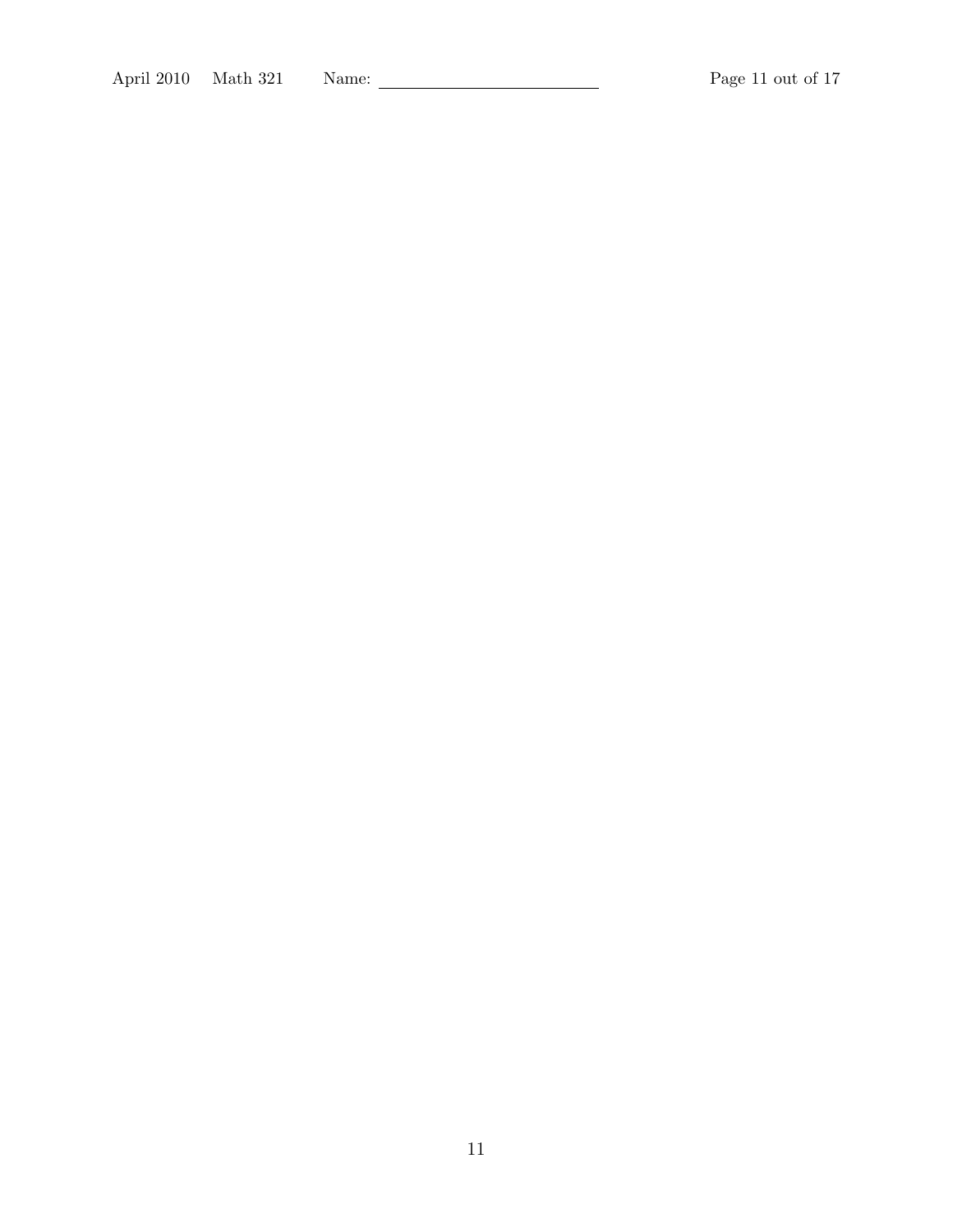April 2010 Math 321 Name: Page 12 out of 17

Problem 6 (14 points). Let  $i =$ √  $\overline{-1}$  be the pure imaginary number. Let  $\{f_n\}$  be the sequence of functions  $f_n : \mathbb{R} \to \mathbb{C}$  defined as  $f_n(x) = e^{inx}$  for  $x \in \mathbb{R}$ , i.e.  $f_1(x) = e^{ix}$ ,  $f_2(x) =$  $e^{i2x}, f_3(x) = e^{i3x}, \cdots$ 

Let  $\{g_n\}$  be a sequence of  $2\pi$ -periodic Riemann integrable functions  $g_n : \mathbb{R} \to \mathbb{R}$ . Assume that for all  $n, |g_n(x) - g_n(y)| \leq |x - y|$  for all  $x, y \in \mathbb{R}$ . Consider the sequence of  $2\pi$ -periodic functions  $\{f_n * g_n\}$ , where  $f_n * g_n : \mathbb{R} \to \mathbb{C}$  is given by

$$
f_n * g_n(x) = \frac{1}{2\pi} \int_{-\pi}^{\pi} f_n(x - t) g_n(t) dt \quad \text{for } x \in \mathbb{R}.
$$

(a) (7 points) Prove that there exists a subsequence  $\{h_k\}$  of  $\{f_n * g_n\}$  such that as  $k \to \infty$ ,  $h_k$  converges uniformly to a function, say  $h_{\infty}$ , on  $\mathbb{R}$ .

(Hint: Observe that for  $n \geq 1$ ,  $f_n * g_n = f_n * (g_n - g_n(0))$ .)

(b) (5 points) Let  ${u_k}$  be a subsequence of  ${f_n * g_n}$  such that  ${u_k}$  converges uniformly on  $\mathbb{R}$ . (Such uniformly convergent subsequence exists by the result of (a).) Prove that as  $k \to \infty$ ,  $u_k \to 0$  uniformly on R, i.e.

$$
\lim_{k \to \infty} \left[ \sup_{x \in \mathbb{R}} |u_k(x)| \right] = 0.
$$

(Hint: this problem could be hard.)

(c) (2 points) Use (a) (or the solution of (a)) and (b) to prove that in fact  $f_n * g_n \to 0$ uniformly on R.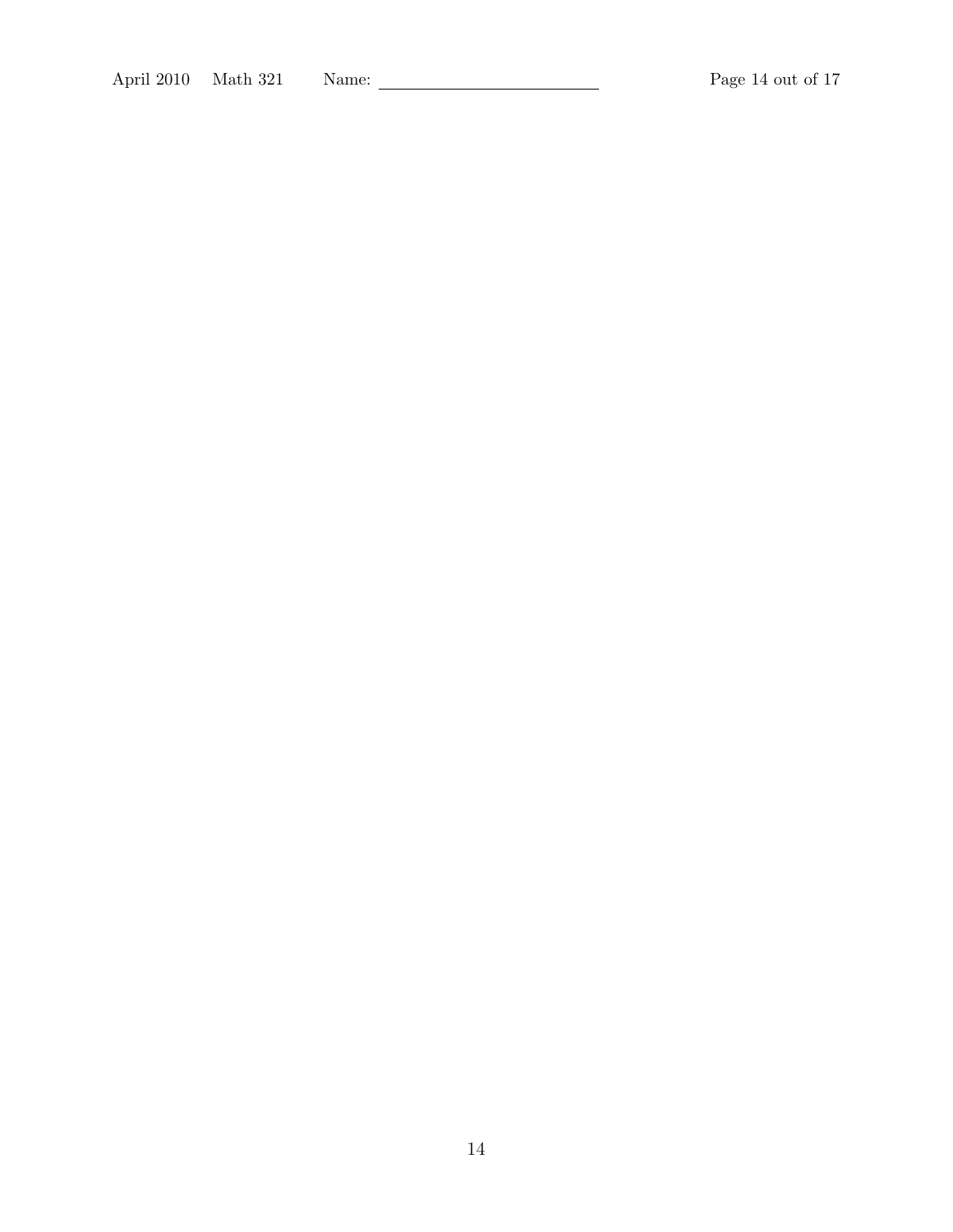April 2010 Math 321 Name: Page 15 out of 17

Extra Problem (5 points). (This problem is only for extra mark, and it could be difficult. Do not try this unless you have time left after finishing all the previous problems.)

Let  $\mathcal E$  be the space of functions given in **Problem 1**, and let  $R : \mathcal E \to \mathcal E$  be the mapping given in **Problem 2**. Let  $X = \{f \in \mathcal{E} \mid ||f||_{1,\infty} \leq 1\}$ , i.e X is the subset of  $\mathcal{E}$  consisting of functions f with  $||f||_{1,\infty} \leq 1$ . Prove that R satisfies that for all  $f, g \in X$ ,

$$
d_1(R[f], R[g]) \le \frac{1}{2}d_1(f, g).
$$

Here, the metric  $d_1$  is as given in **Problem 1**. You are allowed/encouraged to use the results/statements of Problem 1 and Problem 2 . (Hint: If you can solve Problem 2 (e), it is likely that you can solve this problem. You may want to use the identity  $|a|^2 - |b|^2 =$  $(|a|+|b|)(|a|-|b|)$  and the inequality

$$
||a|-|b|| \le |a-b|
$$

for complex numbers  $a, b \in \mathbb{C}$ .